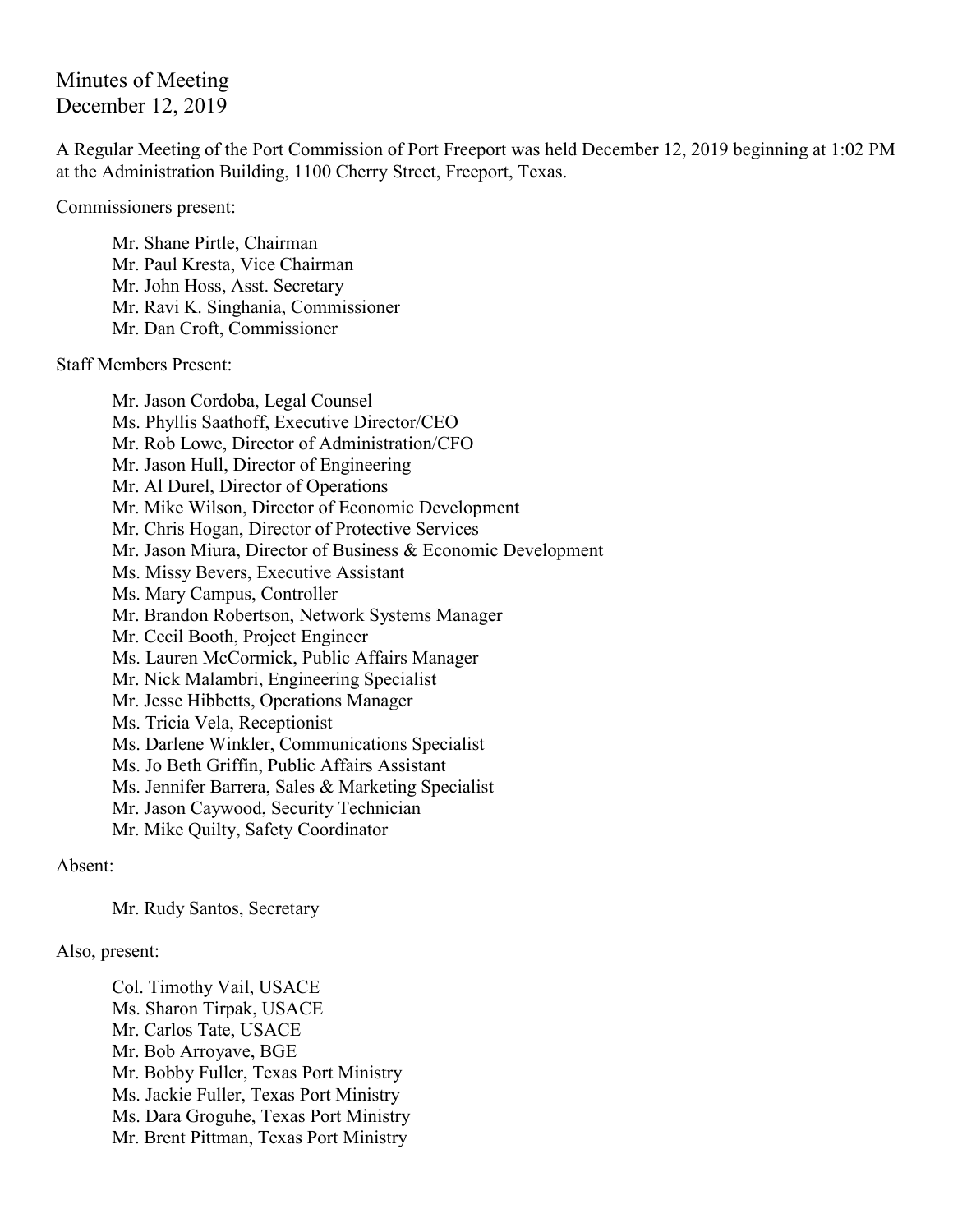Mr. Bobby Wingate, P66 Ms. Wendy Mazurkiewicz, Freeport LNG Mr. Robert Hawn, WGMA Ms. Dianna Kile Mr. Gary Basinger, The Alliance

- 1. CONVENE OPEN SESSION in accordance with Texas Government Code Section 551.001, et. seq., to review and consider the following:
- 2. Invocation Mr. Bobby Fuller, Texas Port Ministry
- 3. Pledge of Allegiance U.S. Flag  $&$  Texas Flag
- 4. Roll Call Commissioner Pirtle noted that all Commissioners were present.
- 5. Safety Briefing Mr. Mike Quilty, Safety Coordinator
- 6. Approval of minutes from the Special Meeting held November 12, 2019 and the Regular Meeting held November 14, 2019.

A motion was made by Commissioner Hoss to approve the minutes as presented. The motion was seconded by Commissioner Kresta with all Commissioners present voting in favor of the motion.

7. Receive report from Commanding Officer of the U.S. Army Corps of Engineers, Galveston District.

Colonel Timothy Vail reported on his tour of the Port facilities and highlighted matters related to the Freeport Harbor Channel Improvement Project as well as projects associated with the Sabine-Neches Waterway, Houston Ship Channel, Matagorda Ship Channel, Corpus Christi and the Brazos and Colorado River locks.

8. Receive presentation from Texas COLT, LLC regarding their deepwater port license application.

This item was tabled.

9. Presentation of check to Texas Port Ministry from proceeds of Port Freeport Golf Tournament.

Ms. Saathoff stated that on November 1 the Port hosted its annual golf tournament benefitting Texas Port Ministry at the Wilderness in Lake Jackson. With tournament interest growing over the last several years, the team made the decision to move to a two-flight format which resulted in an increase in participation with 18 additional teams for a combined total of 54 teams and over 83 sponsors. With the sponsor and golfers, the net total for the 2019 Port Freeport Golf Tournament is \$69,250 which is a 30% increase over last year's total. Ms. Saathoff thanked the Public Affairs Team, the volunteers and the generous sponsors that made the event possible. Chairman Pirtle presented the check to Mr. Bobby Fuller with Texas Port Ministry. Mr. Fuller addressed members of the Board, Port employees and sponsors to thank them for their efforts and success of this tournament.

10. Presentation of the Government Finance Officers Association Award of Financial Reporting Achievement for the FY 2018 Comprehensive Annual Financial Report.

Ms. Saathoff recognized the accounting and finance department for receiving the Certificate of Achievement of Excellence in Financial Reporting for the 30<sup>th</sup> year by the Government Officers Association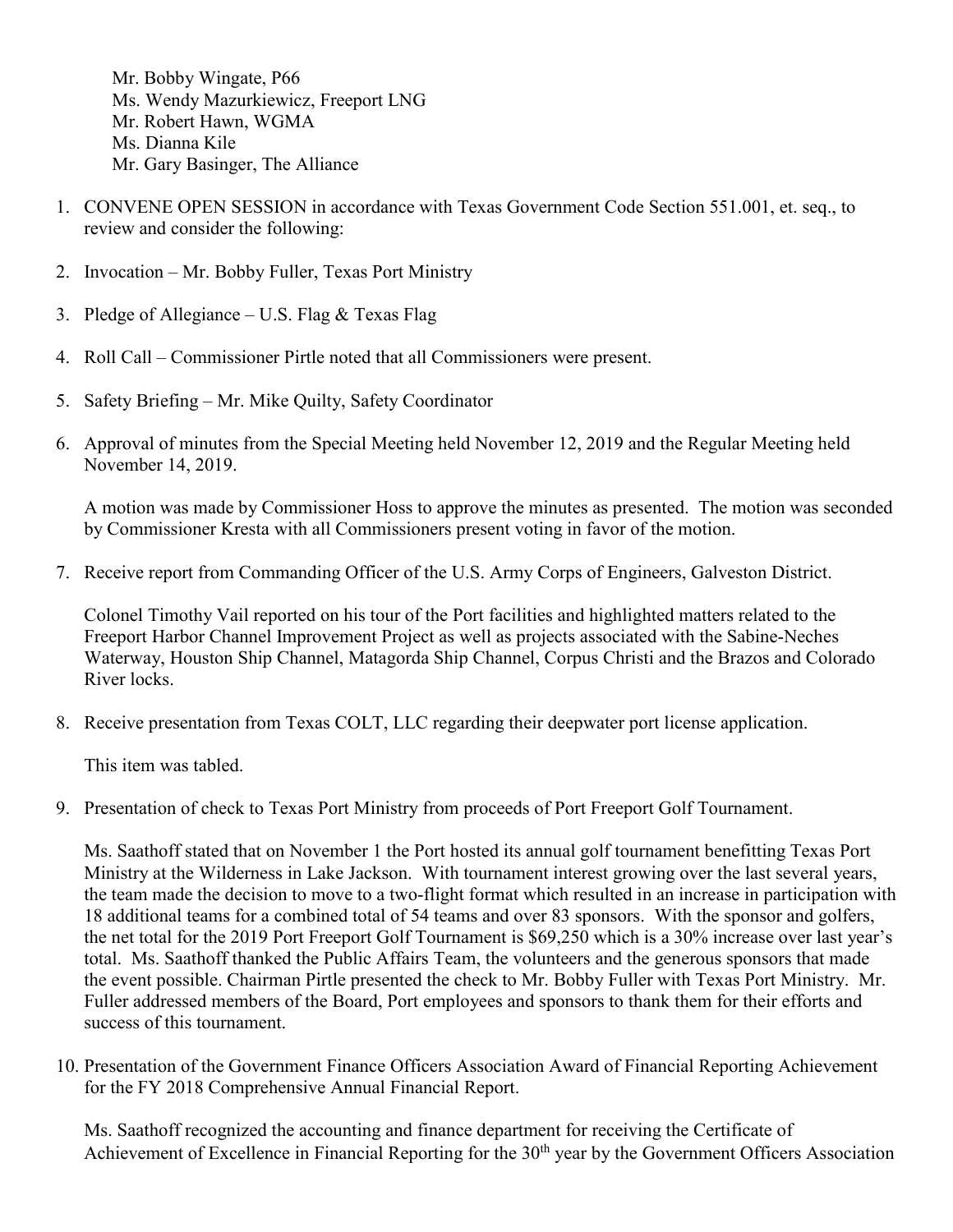of the United States and Canada. This certificate is for the 2018 Comprehensive Annual Financial Report and demonstrates the Port's commitment to accurate full disclosure to the public of the Port's financial performance. Chairman Pirtle presented the finance team with the award.

- 11. Reports from Executive Staff:
	- A. Receive report from Executive Director/CEO on activities and matters related to administrative affairs. Port tenant updates, USCOE, rail matters and meetings, AAPA Committees, leases, contracts, upcoming Port and civic events and other related administrative affairs.

Ms. Saathoff reported on recent meetings in Washington, DC with staff of the Assistant Secretary of the Army office to present the final report on the benefit to cost ratio. Staff also met with Eddie Belk at the U.S. Army Corps of Engineers as well as Brian McCormick with the Office of Management & Budget. She also mentioned Col. Vail's visit earlier in the day for a waterside tour of the Freeport Channel. Ms. McCormick reported that Jo Beth Griffin's last day with the Port will be December 13.

B. Receive report from Director of Administration/CFO on monthly activity and matters related to financial results, investments, insurance, leases, real property matters and other related administrative affairs.

Mr. Lowe gave a brief financial presentation and update to the Commission.

C. Receive report from Director of Engineering on activities and matters related to Freeport Harbor Federal Channel, capital projects, Hydrographic Report and other related facility engineering matters.

In addition to his written report, Mr. Hull shared photos of the progress on the Velasco Terminal Area 3 project.

D. Receive report from Director of Operations on activities and matters related to operations, vessel activity, tonnage and other related port operation matters.

Mr. Durel reported that Richardson Stevedoring continues to discharge the barges of steel pipe which will total approximately 40,000 tons of cargo, barges and dockage that was not budgeted. Freeport LNG began September with 2 vessels, October - 3 vessels, November - 3 vessels and is expecting 7 vessels in December. Nine Ro/Ro vessels were handled for November. Mike Quilty recently hosted the quarterly tenant safety meeting and met with West Gulf Maritime to review their ILA safety program and gantry crane training program. Chris Hogan conducted a 5-year review of the Port's facility security plan which has been passed on to the U.S. Coast Guard for approval. Mr. Hogan is also participating on the team that is reviewing the changes to the Area Maritime Security Plan and most recently, he attended the AAPA Emergency Preparedness Conference.

E. Receive report from Director of Business & Economic Development on activities and matters related to industry meetings, sales reports, advertising, web activity, Foreign-Trade Zone, Rail District and other ocean transportation related matters.

Mr. Miura presented a written report to the Commissioners. He also introduced Jennifer Barrera who joins the department as the new Marketing Specialist.

12. Receive report from Commissioners on matters related to:

Commissioner Pirtle reported attending the 36A Coalition meeting.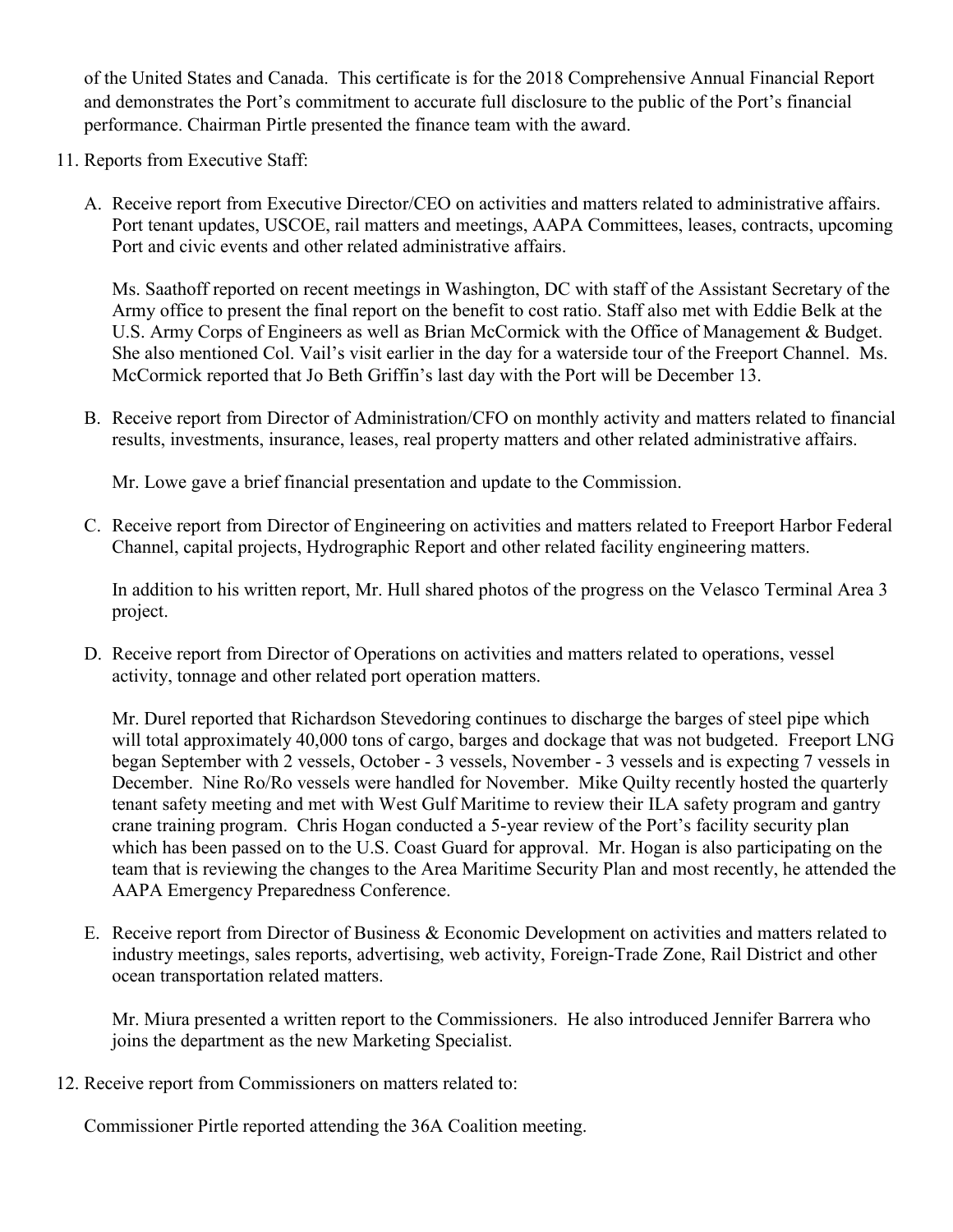13. Public Comment – Ms. Melanie Oldham addressed the Commission regarding Clean Port Program.

Commissioner Kresta noted that IMO 2020 (Clean Air Act) will take effect in January.

14. Approval of financial reports presented for the period ending October 31, 2019

A motion was made by Commissioner Singhania to approve the reports. The motion was seconded by Commissioner Croft with all Commissioners present voting in favor of the motion.

15. Approval of Second Modification to the Freeport LNG Development, LP et al. No. 6 Tax Abatement Agreement for property located in Freeport LNG Reinvestment Zone Nos. 2 and 3.

Mr. Lowe stated that it is staff's recommendation to approve Freeport LNG's request to modify the tax abatement in place to begin January 1, 2021, making it the first year of the ten-year abatement period. The modification request is based on the delayed start of Train 4.

A motion was made by Commissioner Singhania to approve the modification. The motion was seconded by Commissioner Hoss with all Commissioners present voting in favor of the motion.

16. Approval of Stevedore License renewals by the following:

Bryan Coastal Services, Inc. Ceres Gulf, Inc. Cooper/Ports America LLC Gulf Stream Marine, LLC James J. Flanagan Shipping Mammoet USA South, Inc. Ports America Texas, Inc. Red Hook ConRo Terminals LLC Richardson Stevedoring & Logistics Suderman Contracting Stevedores

Mr. Hibbetts stated that staff thoroughly discussed the proposed list of renewal applications in committee and recommends approval. Moving forward, staff will review ranking and criteria measures used to evaluate safety information/records of the companies applying for stevedore license.

A motion was made by Commissioner Hoss approve the renewals. The motion was seconded by Commissioner Singhania with all Commissioners present voting in favor of the motion.

17. Approval of a Construction Contract with Network Cabling Services, Inc. for the Parcel 14 Fiber Optic Extension project for an amount not to exceed \$197,386.63.

Mr. Hull stated one bid was submitted for this project from Network Cabling Services who has done the last two fiber optic projects for the Port. It is staff's recommendation to award contract to Network Cabling Services for the Parcel 14 Fiber Optic Extension. Mr. Hull noted that Parcel 14 is the track of land with the new railroad installed on it and this fiber will serve this project.

A motion was made by Commissioner Singhania to approve the contract. The motion was seconded by Commissioner Croft with all Commissioners present voting in favor of the motion.

18. Discuss and consider the relocation of existing easement for hurricane line of protection.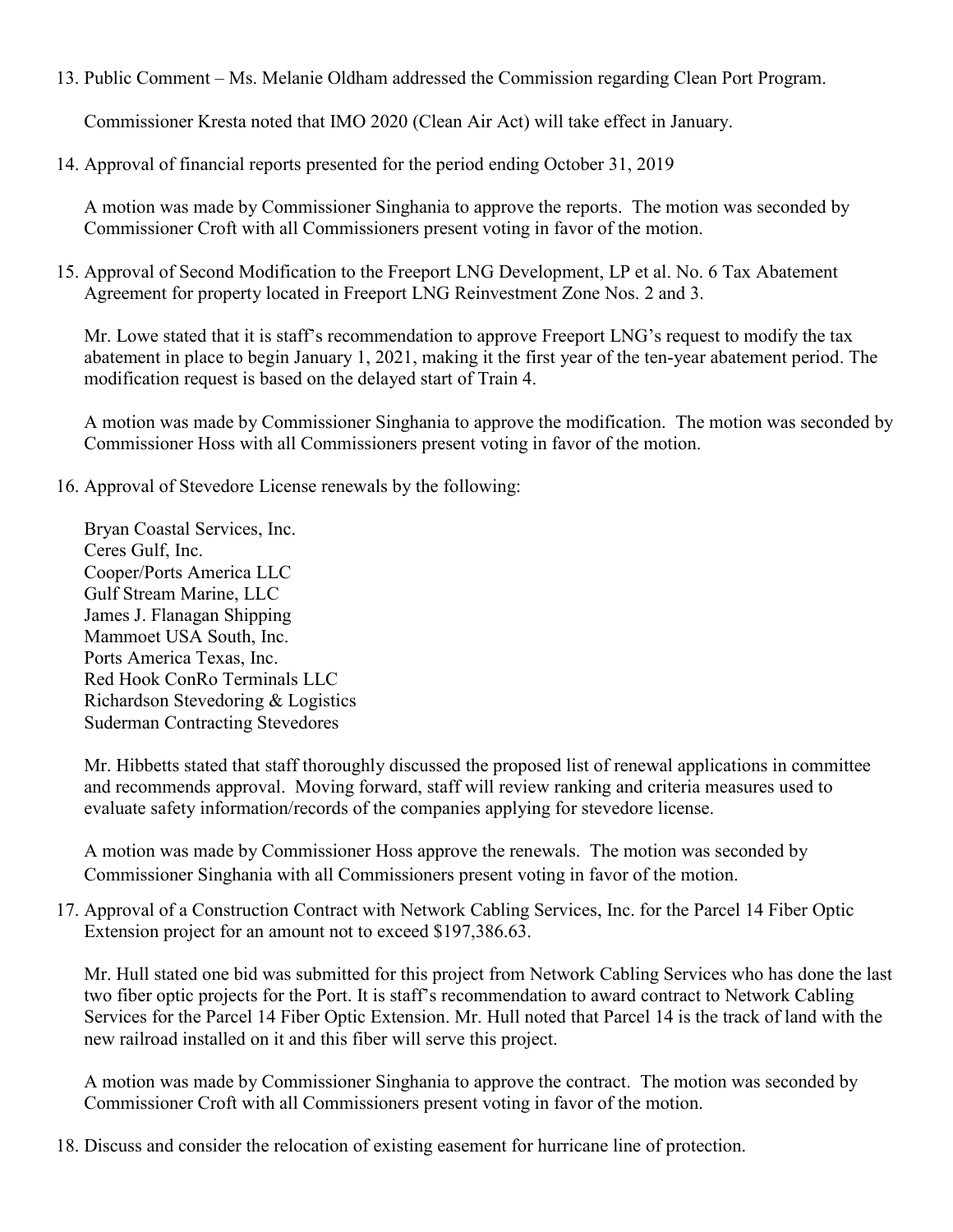Mr. Hull stated this easement is to the Velasco Drainage District and is for the release of a portion of an existing easement and rededicating it in a different location along the transit shed wall. This is for the flood wall that runs along the edge of Docks 1, 2, 3 and 5. Staff recommends approval.

A motion was made by Commissioner Hoss to approve the relocation. The motion was seconded by Commissioner Kresta with all Commissioners present voting in favor of the motion.

19. Approval of Change Order No. 1 to McCarthy Building Companies for the Velasco Terminal Berth 8 project which reduces the length of the berth from 1085 ft. to 928 ft and reduces the contract amount from \$129,677,607.30 to \$115,804,280.32.

Mr. Hull stated this change order is to reduce the wharf structure and bulkhead by 157 ft. from 1085 ft. to 928 ft. By doing this, the the contract will be reduced by \$13,873,326.98. Staff recommends approval.

A motion was made by Commissioner Kresta to approve the change order. The motion was seconded by Commissioner Hoss with all Commissioners present voting in favor of the motion.

20. Approval to purchase Milestone Video Management Software with OverWatch Enterprises, LLC, for an amount not to exceed \$44,410.25.

Mr. Robertson stated the software program will be used to record all the cameras throughout the Port. A demo of the program was given and reviewed in detail at the November 20 OSS Committee. The new software will reduce the number of servers and in doing so, will see a reduction of power usage in the data center as well as heat and cooling of the data center. Mr. Robertson also stated they have been running the software concurrently with the old system and staff has been pleased with the new program.

A motion was made by Commissioner Hoss to purchase the software. The motion was seconded by Commissioner Croft with all Commissioners present voting in favor of the motion.

21. Adoption of a Resolution authorizing a contribution to the Port Freeport Retirement Plan.

Mr. Lowe stated that staff met with Personnel Committee to review the annual planning process for the proposed contribution to the Port Freeport retirement plan. Staff recommends a 6% contribution to the plan which is consistent with prior years. Commissioner Kresta stated the committee has reviewed and unanimously accepts staff's recommendation.

A motion was made by Commissioner Kresta to approve the resolution and contribution of 6% to the plan. The motion was seconded by Commissioner Singhania with all Commissioners present voting in favor of the motion.

22. Approval of updates to Port Policies 7.1, 7.2, 7.3, 9.2, 9.3, 9.5, 9.6, 9.7, 9.8 and 9.9.

Mr. Lowe started by requesting policy 7.2 be removed from consideration for further review. The other nine policies have no significant changes necessary and have been reviewed in the respective committees. Staff recommends approval of all policies with exception of 7.2.

A motion was made by Commissioner Singhania to approve the policies recommended. The motion was seconded by Commissioner Hoss with all Commissioners present voting in favor of the motion.

23. Discuss and consider setting the 2020 Port Commission meeting dates.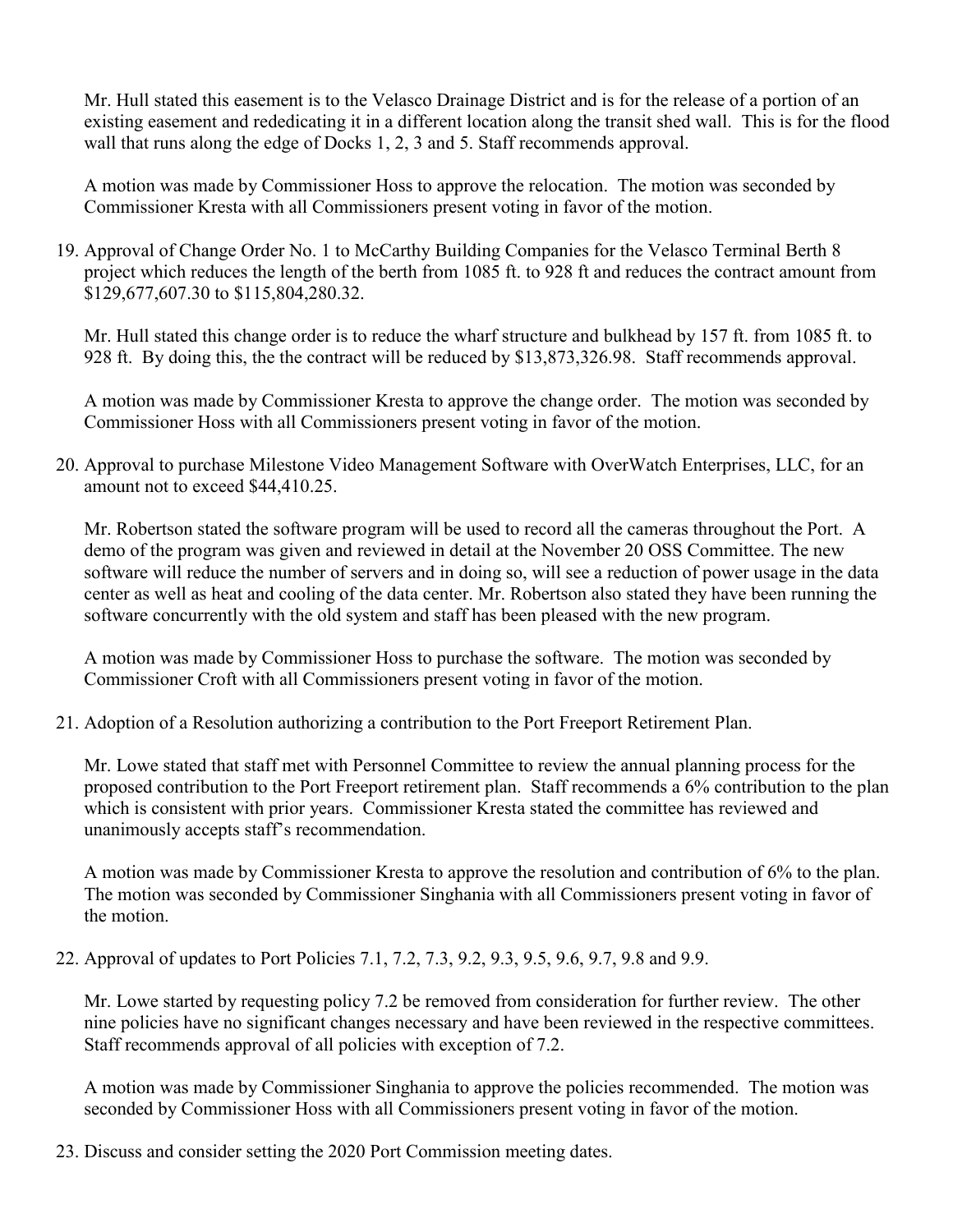Ms. Saathoff presented the proposed meeting dates for 2020, noting the first board workshop is now scheduled for April 16. All other dates remain the same. The board agreed to the proposed dates noting they are subject to change if needed.

- 24. EXECUTIVE SESSION in accordance with Subchapter D of the Open Meetings Act, Texas Government Code Section 551.001, et. seq., to review and consider the following:
	- A. Under authority of Section 551.071 (Consultation with Attorney) for discussion regarding:
		- 1. Consultation with attorney to discuss potential litigation.
		- 2. Consultation with attorney and discussion regarding legal matters arising out of Texas Transportation Code, Title 4 Navigation, Subtitle A Waterways and Ports, Chapter 52 Texas Deepwater Port Procedures Act.
	- B. Under authority of Section 551.072 (Deliberation of Real Property Matters) for discussion regarding:
		- 1. The potential exchange, lease or value of real property located at Port Freeport, including but not limited to Parcels 7, 8, 10, 26 and 37.
		- 2. Discussion regarding the potential exchange, lease or value of real property located in Freeport, Texas, including but not limited to the area known as the East End of Freeport and bordered by the following streets: FM 1495; East 2<sup>nd</sup> Street; Terminal Street and East 8<sup>th</sup> Street in Freeport, Texas.
		- 3. The potential purchase, exchange, lease or value of real property located at Port Freeport, including but not limited to the real property located at and contiguous to Berths 1, 2, 5 and 7.
		- 4. The potential exchange, lease, or value or real property located at Port Freeport, including but not limited to Parcel 14.
		- 5. The potential exchange, lease, or value of real property located at Port Freeport, including but not limited to Parcels 4, 5, 6, 9, 19, 27, 31, 34, 35 and 38.
	- C. Under authority of Section 551.072 (Deliberation of Real Property Matters) for discussion regarding:
		- 1. Deliberation regarding the appointment, employment, evaluation, reassignment, duties of a public officer or employee, including but not limited to: Executive Director/CEO, Chief Financial Officer, Director of Operations, Director of Engineering, Director of Protective Services, Director of Economic Development and Director of Business & Economic Development.
- 25. RECONVENE OPEN SESSION to review and consider the following:
- 26. Approval of a Purchase Contract for property located at 305 E. 5<sup>th</sup> Street.

A motion was made by Commissioner Hoss to approve the contract as recommended by staff. The motion was seconded by Commissioner Croft with all Commissioners present voting in favor of the motion.

27. Approval of a Lease Extension to the Lease Agreement between Port Freeport and Zachary.

Ms. Saathoff stated the lease agreement provides a month to month extension of the contract up to one year. Zachary has given notification they want to exercise that option. Staff recommends approval.